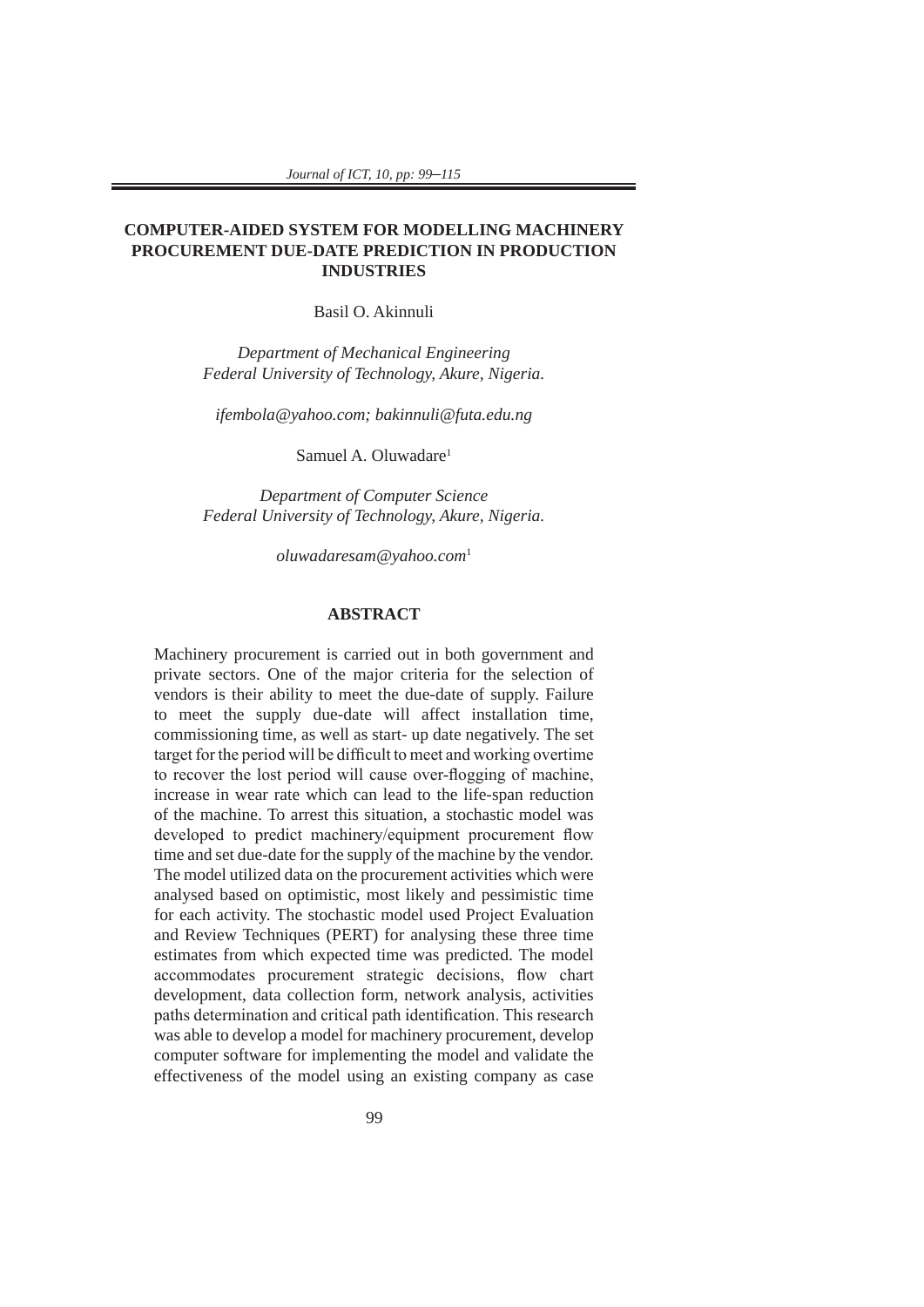study. The expected completion time is 45 days, with variance of 2 days while the probability of supplying the machine in not more than 2 days is 86%. This model will find application in small, medium and large scale industries in both developing and developed countries.

**Keywords:** Model development, Machinery procurement, Due-date prediction, Computer-aided system.

# **INTRODUCTION**

Machinery purchase for installation, commissioning and operations start-up has a lot to do with time. Delay in time for procured machinery supply always affects these three activities. One of the main objectives of a purchasing manger in a business organization is to procure necessary items to support business operations but it is also highly imperative that the purchasing manager knows the exact time the procured machinery should be supplied (Sharma, 2008).

The supply due-date prediction methods for machinery procurement are brain storming, guessing and executive meetings (Lamar & Dobler, 1983); (Bersatkas, 1998). In brainstorming, a group of selected people are charged with the task of determining the due-date that will be best suitable for supply of procured equipment. The guessing method is almost the same as brainstorming in concept but the major difference is that the purchasing manager is left to predict a due-date for the supply of the equipment by guessing based on factors such as the equipment depreciation and status. The executive meetings method involves the sitting together of all the board of directors and mangers of the company to determine when equipment could be purchased based on some factors like available funds, the amount of products that need to be procured and so on. The board will, after their meetings, decide when and how this equipment will be procured for the company.

These three common methods for supply due-date determination do fail in several occasions for lack of scientific backing for establishing, analysing and testing their performance. This study reviewed previous models for predicting due-dates in relation to their applicability in machinery supply due-date problems in developing economies, and consequently evolved a quantitative stochastic model which accounts for external factors as well as avoiding most of the limiting assumptions and constraints of previous models. The model also prescribes an effective data base system through which the present model could be effectively implemented. Karmarker (1987) and Smith, Dude and Blair, (1986) presented a rather extensive discussion of the role of the due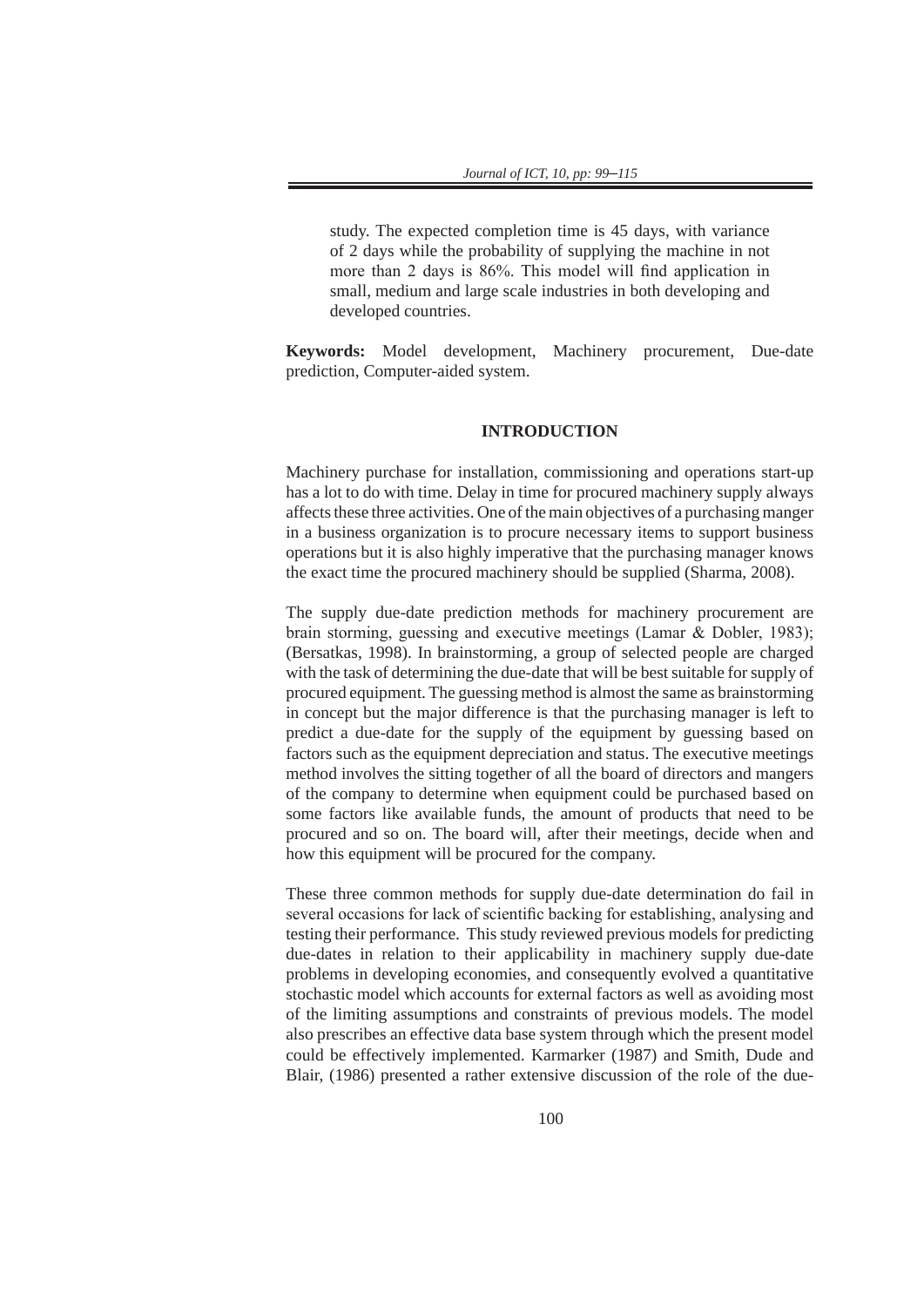date assignment in the contract of master production scheduling. Also an industrial survey of the United States' companies using the Flexible Manufacturing System (FMS) indicated that meeting promised delivery dates, is the most desirable objective which a manager wants to achieve (Evans & Minieka, 1992).

A comprehensive survey of work in job-shop flow-time prediction and duedate setting carried out by Cheng and Gupta (1989), and Robinson, Goa and Muggenborg (1993) identified various factors which influence due-date prediction. The factors were categorized into job characteristics, shop status and system characteristics. Also four basic analytical models were identified by Enns (1993). However, little or nothing was done concerning the equipment supply due-date prediction model. All the studies mentioned above focused on job shop and flow shop due- date prediction. The focus was on queues to job shop and machine utilization.

This study carried out a general overview of the procurement methods. It comprised activities involved in machinery supply due-date and identified a quantitative mathematical model that is fit for solving the stochastic problem. Also, in carrying out this research, a review of some models which may be applied was carried out. The models reviewed included probabilistic dynamic programming, Markov chains, simulation, queuing theory, Critical Path Method (CPM), and Project Evaluation and Review Technique (PERT). The dynamic programming approach uses the idea of recursion to solve a complex problem by breaking it into a series of interrelated (sequential) decision stages. The outcome of a decision at one stage affects the decision of each of the next stages (Sharma, 2008). This is not applicable to strategic decisions of machine procurement. For instance, before releasing an order for procurement, the purchaser may have a supplier already and therefore, there is no need for bidding. Dalela and Mansoor (2006) stated that simulation deals with experimenting on a model by trying alternative actions or parameters and comparing their consequences. As the complexity of a model increases, simulation seeks to replicate the uncertainty in the model and assess the model's response to events made to occur with a frequency characterized by pre-specified probabilities. The identified strategic decisions for machinery procurement for due-date supply prediction have nothing to do with experimentation. Hence, there is no need for simulation application in solving the problem.

The Critical Path Method is used for the modelling of projects involving activities of repetitive nature. It allows an explicit estimate of costs in addition to time. This technique was developed in connection with a project in which the duration of each activity is known with certainty. The duration of each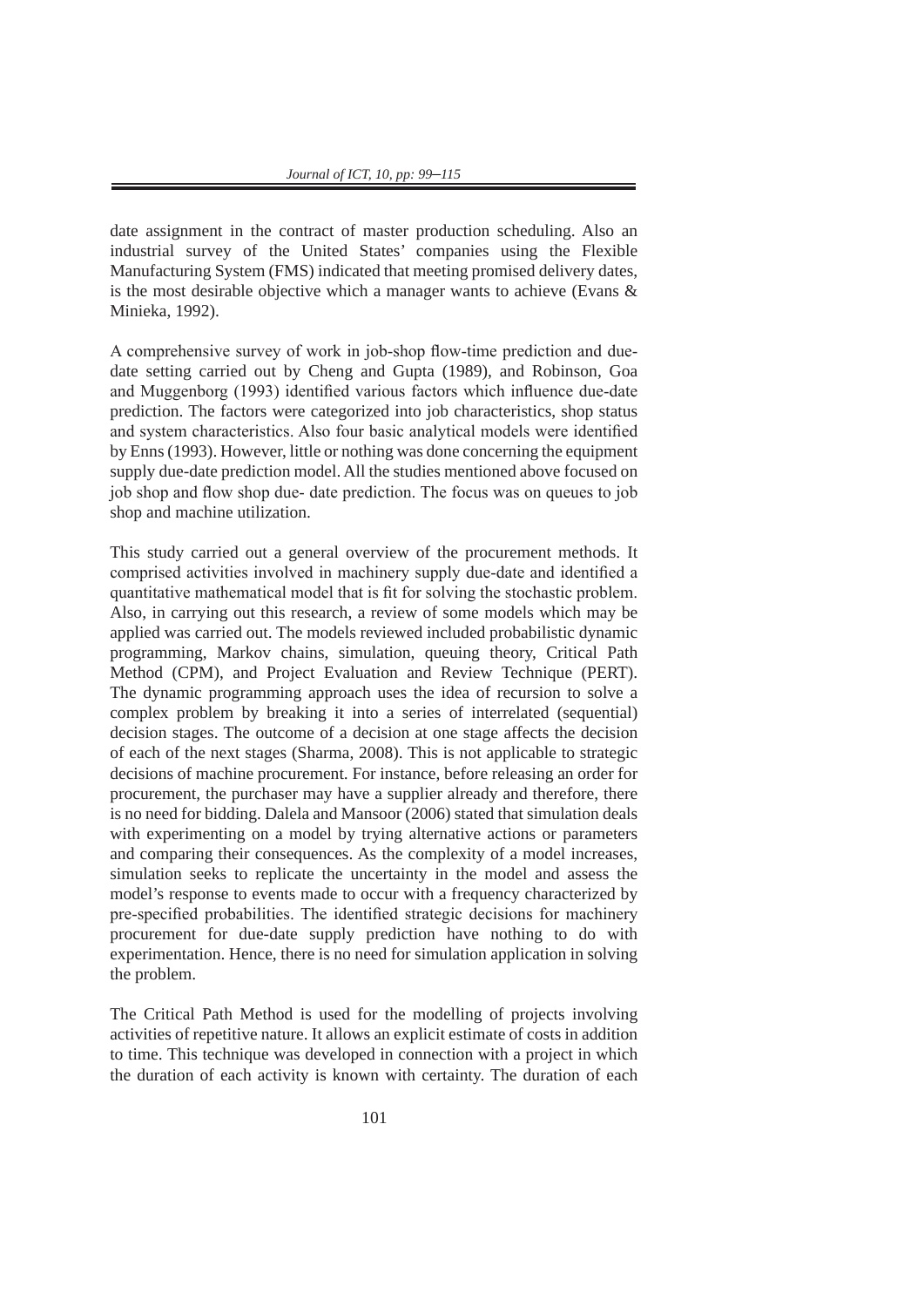activity in the machine-procurement process is not known with certainty and activities involved are not repetitive in nature and no cost is required (Taha, 2008). Therefore, CPM was found not to be ideal for solving this problem.

The Project Evaluation and Review Technique (PERT) which was adopted in this research makes use of three estimates to form a weighted average of the expected completion time of each activity based on probability distribution of completion times. It is basically a tool for planning and controlling time. It emphasizes completion of the task rather than the activities to be performed to reach to a particular event or task and is used for activities of non-repetitive nature. It helps in identifying the critical areas in a project so that necessary adjustments can be made to meet the scheduled completion date of the project. Hence, based on these qualities of PERT, it was adopted in this research to develop a model for predicting supply due-date for machinery procurement.

The strategic decisions or activities of machinery procurement were stated by (Akinnuli, 2009) and (Martand, 2006) as: recognition of needs, transmission of needs, investigation and selection of suppliers, preparation and issuing purchase order, acknowledgment of order by the vendor or supplier, order follow-up, shipping of machinery, receiving of machinery, machinery inspection, equipment auditing and closing of order. This study which was application-oriented deliberated on how PERT can be utilized to obtain a better estimate of the due-date setting for machinery or equipment-procurement supply based on the strategic decisions involved in machinery procurement. PERT allows a large amount of data to be presented in a well-organized diagram known as network from which both the executor and the customer can make joint decisions (Aderoba, 1995). These techniques help the management to plan the best possible use of resources to a given goal within the time and cost limitation (Charnes & Cooper, 2007). It helps management to handle the uncertainties involved in the programme, and cut time required for routine decisions, but allow more time for critical decision-making (Gueret, Prince & Sevanux 2002).

## **MODEL DEVELOPMENT**

#### **Network Development**

The activities in machinery procurement which need close monitoring to complete them in time were enumerated. Each activity was defined as: (a) preceding activity (the activity which preceded it), (b) succeeding activity (the activity which followed) (c) concurrent activity (the activity that can be done concurrently). Estimation of time for the completion of each activity was also carried out.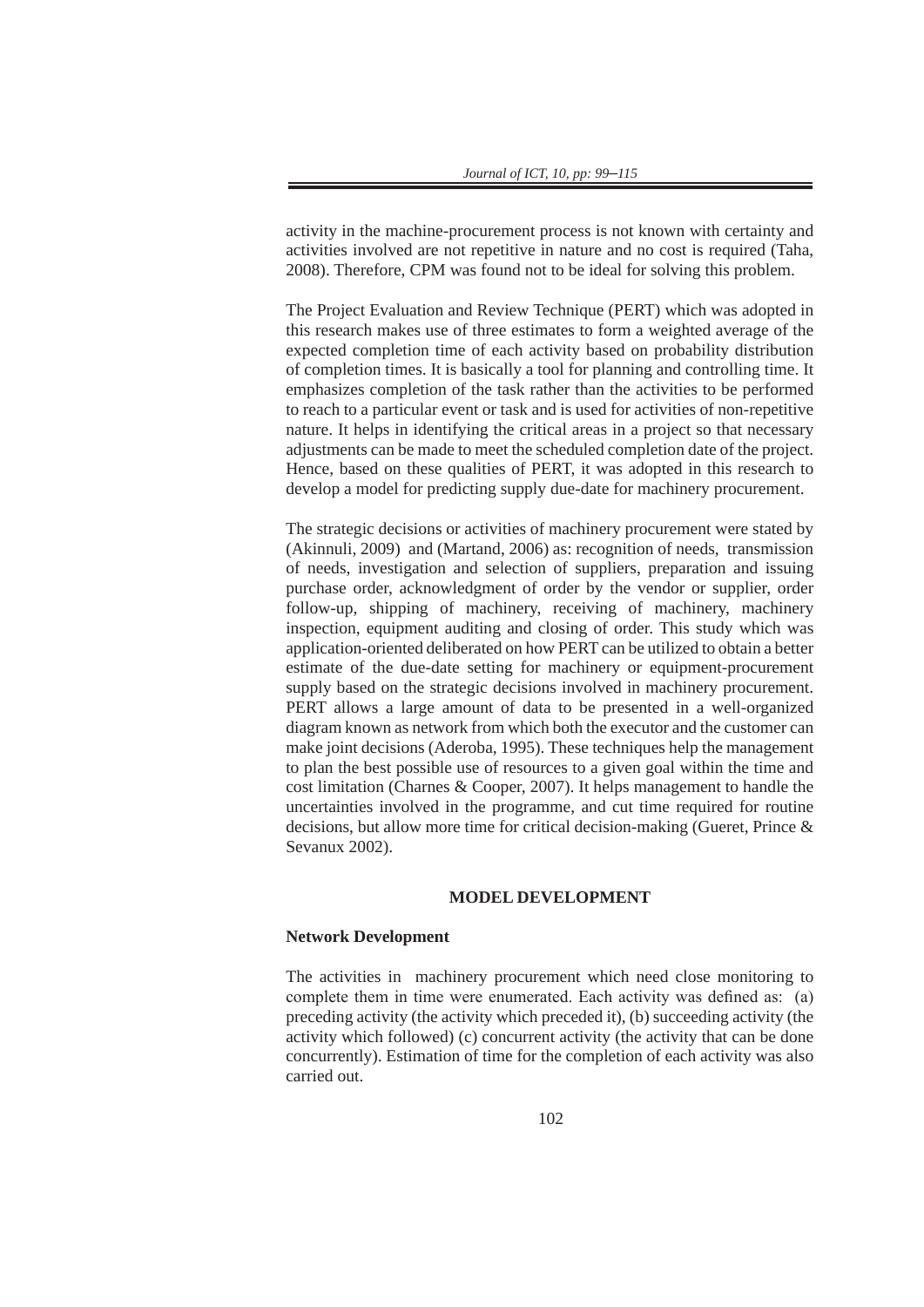2. **Most likely time (t0)**: This occurs when execution is done under normal

The estimation of time for the completion of each activity is important in network analysis. This was done using three possible assumptions:

- 1. Optimistic time  $(t_a)$ : This occurs when execution goes extremely well.
- 2. Most likely time  $(t_0)$ : This occurs when execution is done under normal conditions.  $\alpha$  ranges (ta, the duration of the duration of an activity. The duration of an activity. The estimate the estimate tm estimate the estimate through  $\alpha$
- 3. Pessimistic time  $(t_b)$ : This occurs when execution goes extremely poorly.  $\mathbf{r}$  somewhere in the midpoint (task). poorly. In the range (ta, tb). In Beta-distribution the midpoint (ta + tb)  $\alpha$  is assumed to the midpoint (ta + tb)  $\alpha$

The ranges  $(t_a, t_b)$  enclose all possible estimates of the duration of an activity. The ranges  $(\epsilon_a, \epsilon_b)$  enerose an possible estimates of the diration of an activity.<br>The estimate  $t_m$  lies somewhere in the range  $(t_a, t_b)$ . In Beta-distribution the midpoint  $(t_a + t_b)/2$  is assumed to weigh half as much as the mostly likely point  $t_m$ . Thus the expected average of three time estimates, is computed as the arithmetic of  $(t_a + t_b)/2$  and  $2t_m$ . That is the Expected time of an activity  $(t_e)$ 

$$
= \frac{(t_a + t_b)/2 + 2t_m}{3} = \frac{t_a + 4t_m + t_b}{6}
$$
  

$$
t_e = (t_a + 4t_m + t_b)/6
$$
 (1)

where  $t_a$  = estimated time; ta = most optimistic time;  $t_m$  = normal time; and  $t_b$ = most pessimistic time. pessimistic time. pessimistic time.

#### **Standard Deviation**

Standard deviation of the estimated time  $(t_e)$ :

$$
Sd(t_e) = (t_b - t_a)/6
$$
 (2)

Standard deviation of the time  $t_e$  to complete the supply of the machinery or equipment equipment

$$
Sd(t_e) = (t_{b1} - t_{a1})/6 + (t_b 2 - t_{a2})/6 + \dots + (t_{bn} - t_{an})/6
$$
\n(3)

Variance of activity time, 
$$
V_{i}^{2} = [(t_{b} - t_{a})/6]^{2}
$$
 (4)

 $S_{\rm eff}$  ,  $S_{\rm eff}$  ,  $S_{\rm eff}$  ,  $S_{\rm eff}$  ,  $S_{\rm eff}$  ,  $S_{\rm eff}$  (3),  $\frac{1}{2}$ 

#### **Critical Path**  $\mathbf{v}$  is the activity time,  $\mathbf{v}$

The critical path is vital for the successful control of the project because it provides information to the management on two things which are: (a) no slack provides information to the management on two unifigs which are, (a) no stack<br>time in any of the events on the path, any delay will cause a corresponding delay in the end-date of the project, unless the delay can be recovered during delay in the end-date of the project, unless the delay can be recovered during **Critical Path** If the cha-date of the project, unless the delay can be recovered during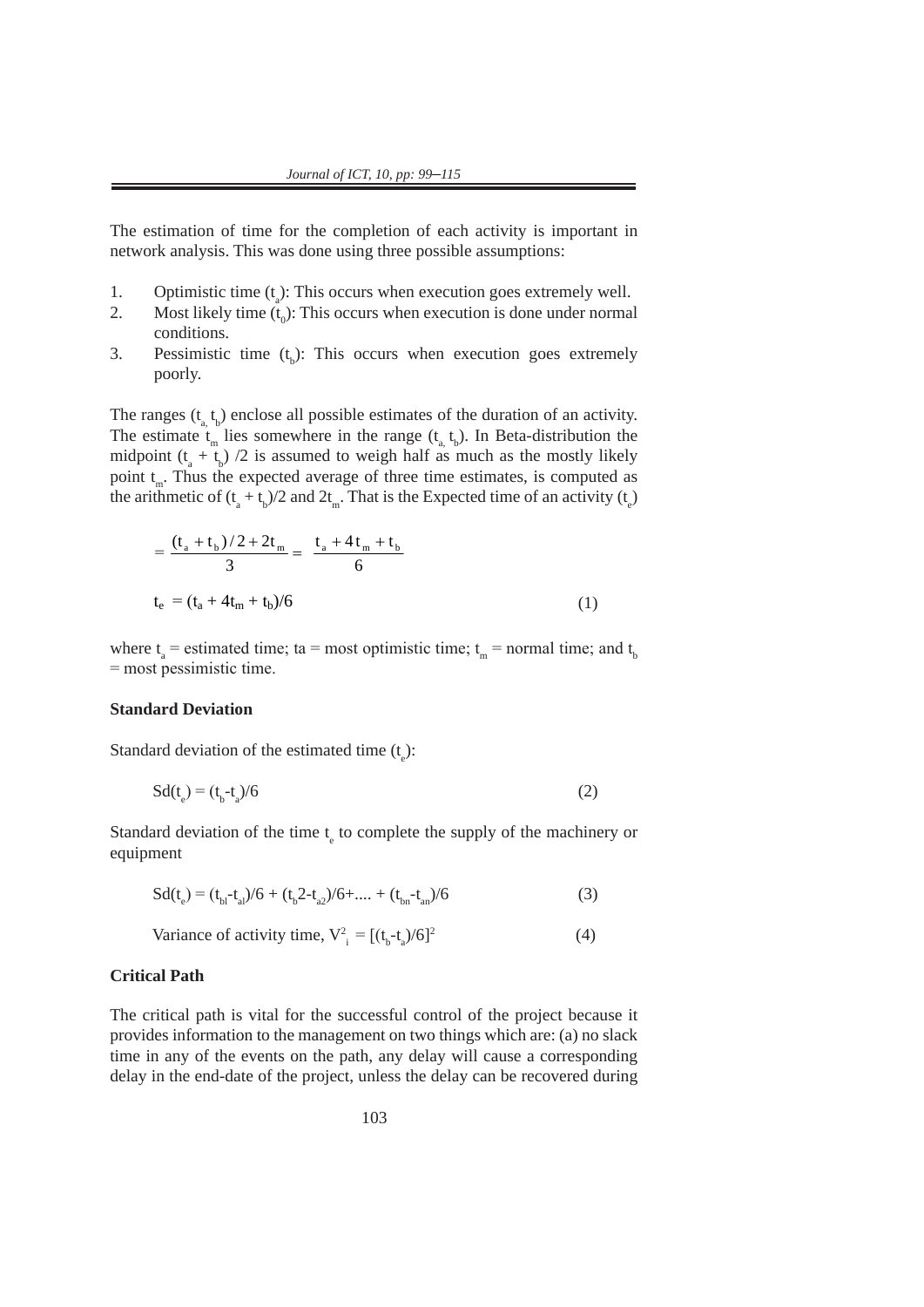any of the down-stream events on the critical path; and (b) the event on this path are the most critical for the success of the project. Management must take a hard look at these events, in order to improve the total project. Also, if we want to reduce the total duration of a project we should be able to reduce the time taken by the activities on the critical path. The variance of the total critical path's duration is the sum of the variances of the critical path. Suppose  $[Sd]_c$  is the standard deviation of the critical path then:

$$
[Sd]_c^2 = \sum Vi^2 \quad \text{and} \quad [Sd]_c = \sqrt{\sum V_i^2}
$$
 (5)

#### **Estimation of Procurement Completion Time**

The chance of completing the supply of the machinery in a desired time and the duration necessary for obtaining any desired probability of actually meeting the scheduled time can be calculated thus:

$$
\text{Prob}\left[Z = \left(T_s - T_e\right) / \left[\text{Sd}\right]_c\right] \tag{6}
$$

where

| $\mathbf T$ |  |                 | $=$ the probability of completing the supply of the machine in |  |  |  |
|-------------|--|-----------------|----------------------------------------------------------------|--|--|--|
|             |  | (desired) time. |                                                                |  |  |  |

- $T<sub>g</sub>$  = expected completion time for the supply of machine
- Z = number of standard deviations of the scheduled time (or desired completion time) lies away from the mean or expected date.
- $[Sd]$  = standard deviation of the critical path.

The desired completion time of the machine supply can be calculated as:

$$
T_s = Z[Sd]_c + T_e \tag{7}
$$

The estimated completion time obtained through this model not only reflects the critical path and its variance but also indicates the probability of completing the supply of the machinery within the estimated time.

## **MODEL IMPLEMENTATION**

The implementation of the above stochastic application model, developed using PERT, ensures that the time duration for each strategic decision (activity) is no longer just a single time estimate (i.e decision-maker's best guess) but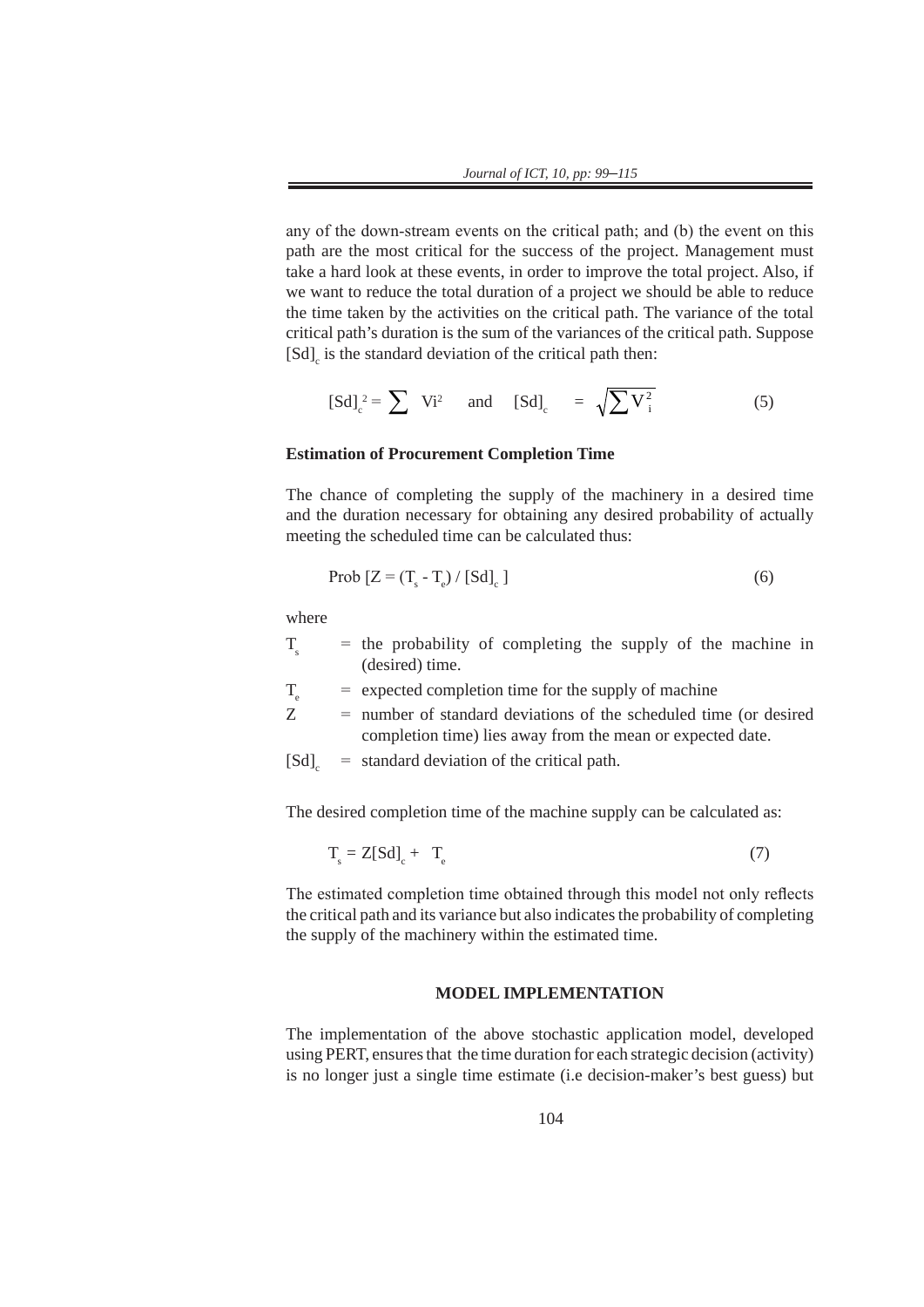a random variable which is characterized by some probability distributionusually a  $\beta$  (beta) distribution. The PERT model requires three time estimates for each activity. The machinery procurement strategic decisions were identified, the requisition cycle logic was developed, data collection form for activities and their three time estimates were developed, the network for the supply activities was developed, the critical path for the developed network was determined to compute the expected supply time  $(t_e)$  and its variance as well as the probability of supplying machinery within the limit of the expected supply time.

## **Machine Procurement Strategic Decision**

This study identified the strategic decision required for machinery procurement as:

- recognition of need for machinery
- transmission of the need
- investigation and selection of supplier
- preparation and issuing purchase order
- acknowledgement of order by supplier or vendor
- following up the supply order
- shipping of equipment machine
- receiving of equipment / machine
- machine / equipment inspection
- equipment auditing and
- closing the orders.

# **Machinery Requisition Cycle Logic**

The stages of machinery requisition require time to accomplish them. Some of these stages can be combined and at times some may be avoided for instance, where there is a regular supplier of an equipment, verifying the certificate of proficiency of the company, the stage three (investigation and selection of suppliers) may not be required. The logic is as shown in Figure 1.

# **Data Collection Form**

The form designed for data collection is as shown in Table 1. The optimistic time  $(t_a)$ , pessimistic time  $(t_b)$  and most likely time  $(t_m)$  decision were not left to the requisitor only. Departments and unit heads made inputs in order to avoid disappointment.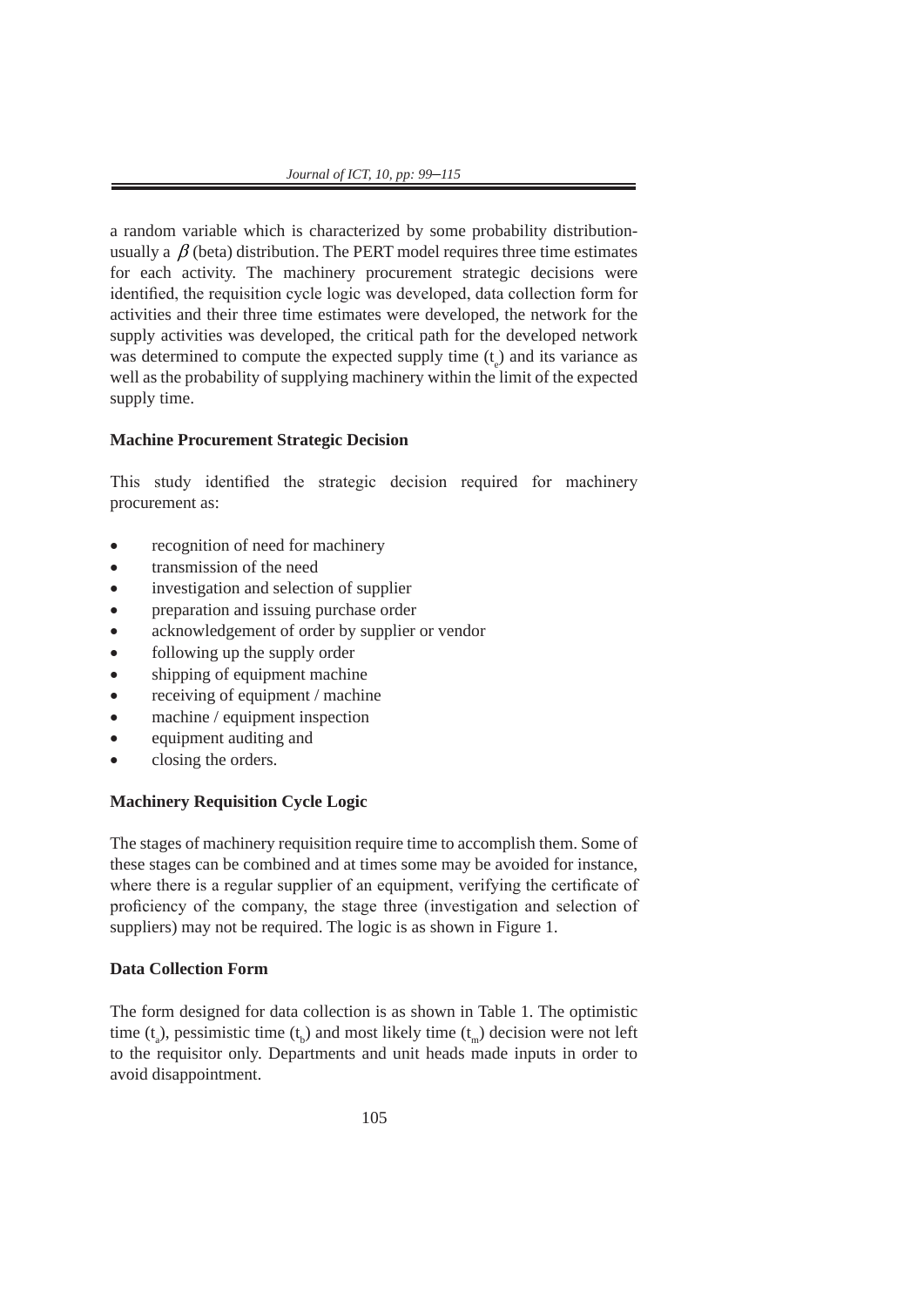

*Journal of ICT, 10, pp: 99*–*115*

## **Figure 1.** Machinery Requisition Cycle Logic Source: Akinnuli, 2009 *Figure 1.* Machinery Requisition Cycle Logic

## **COMPUTER-AIDED SYSTEM**

The computer which was initially confined to laboratories and research institutes owing to its huge size, cost of acquisition, maintenance, lack of technical know-how to operate the machine, among others has found its application in almost every field of human endeavour. The computer which was originally designed to handle complex arithmetic calculations is now being used to solve problems in sciences, engineering, medicine, law, arts and humanities, and telecommunication. The advancement in electronic technology which has led to the drastic reduction in size with a corresponding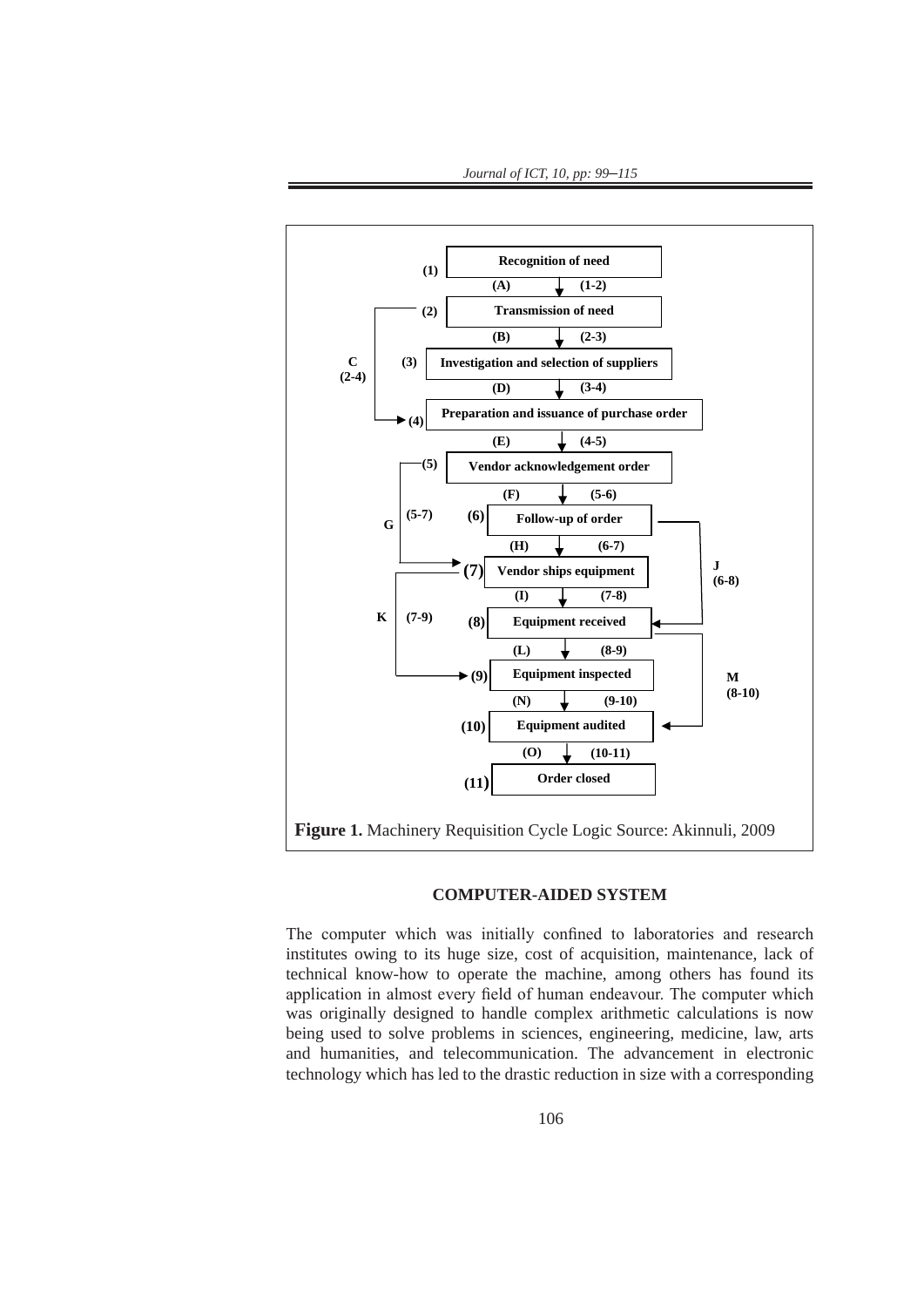increase in storage capacity and speed of processing of computers; and the growth of the computer software industry has led to the emergence of computer-aided systems (Oluwadare, 2000).

The Computer-Aided System for Modelling Machinery Procurement Due-date Prediction in Production Industries was developed using the model developed in the foregoing sections. The back-end which handles data storage is Microsoft Access 2003. The front-end is Visual Basic Application Programming Language version 6.0. Microsoft Access is adopted as the back-end due to its availability on most computers that run on Microsoft Windows Operating System platform and it is easy to use. The Visual Basic 6.0 which is adopted as the front-end is an event-driven programming language which has evolved as a result of the Graphical User Interface (GUI) provided by the Windows Operating System. Also, Visual Basic supports client/server computing which makes it possible to connect a single or more client machine to a multi-user server machine and share the processing load between the two. In this study, Visual Basic was used to develop a user-friendly, interactive and intelligent software package for modelling machine procurement due-date prediction.The top-down design adopted in the development and implementation of the computer-aided system enables the user to go through the menu and the dialogue sessions.

### **Dialogue Sessions**

The first dialogue session begins when the user clicks the icon for the computeraided system on the Windows desktop. The session opens with the welcome and login screens as depicted in Figure 2 and Figure 3.

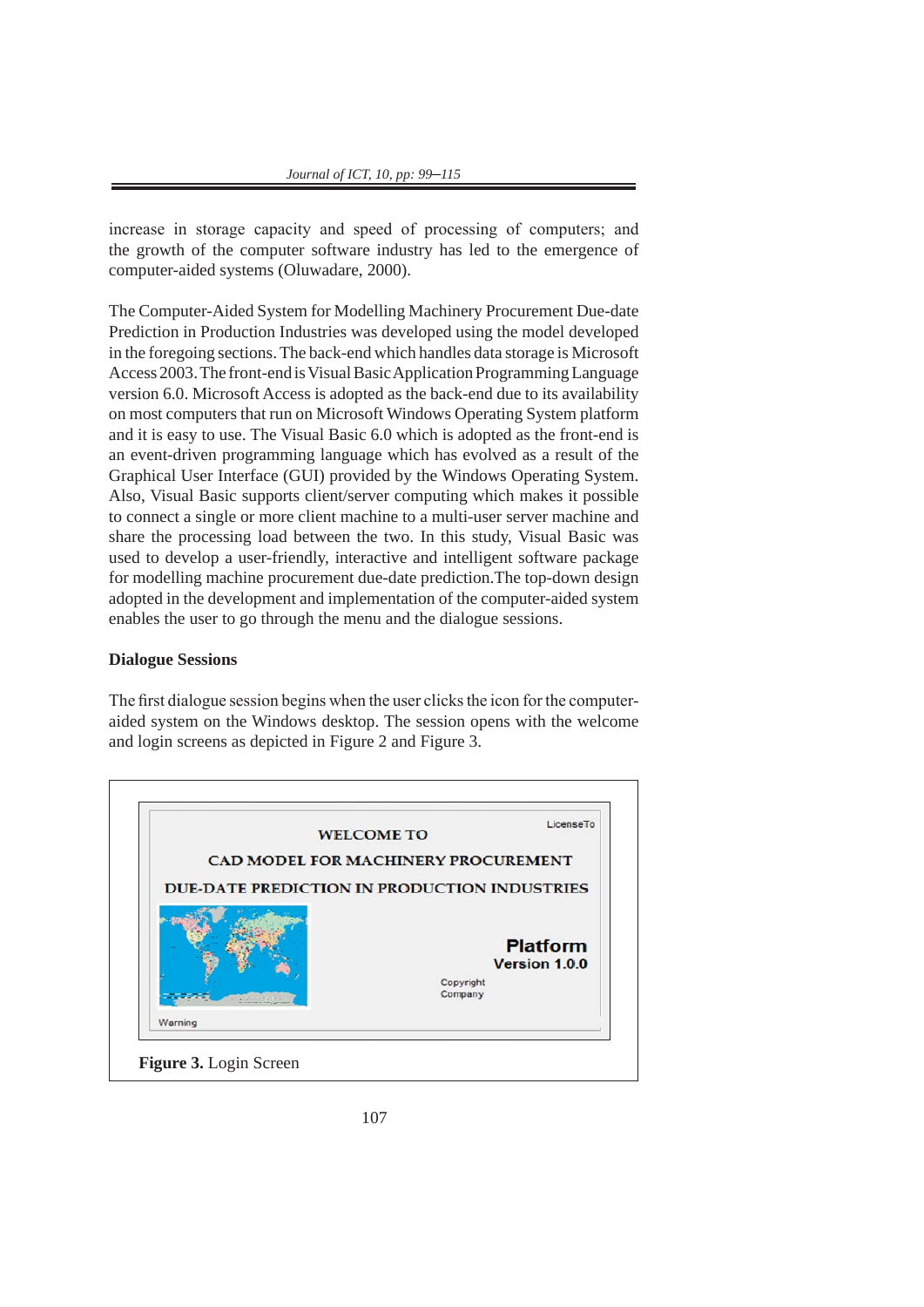The login session ensures that only authorized users could have access to the system. The authorized user is granted access to the system if he supplies both the correct user name and password. Once the user is able to login successfully, he is taken to the Main menu depicted in Figure 4.

| <b>BE ALLIMATA BE AVIMULATELY A Manufactured</b><br><b>C3 Main Menu</b> |                     |  |  | <b>Barriotti March 200</b> |
|-------------------------------------------------------------------------|---------------------|--|--|----------------------------|
| File Predict Due-Date                                                   |                     |  |  |                            |
| New Data Input Form                                                     | $Qn + N$            |  |  |                            |
| Load Existing Record                                                    | $Curl+Q$            |  |  |                            |
| <b>bit</b>                                                              | $Q$ and $Q$         |  |  |                            |
|                                                                         |                     |  |  |                            |
|                                                                         |                     |  |  |                            |
|                                                                         |                     |  |  |                            |
|                                                                         |                     |  |  |                            |
|                                                                         |                     |  |  |                            |
|                                                                         |                     |  |  |                            |
|                                                                         |                     |  |  |                            |
|                                                                         |                     |  |  |                            |
|                                                                         |                     |  |  |                            |
|                                                                         |                     |  |  |                            |
|                                                                         |                     |  |  |                            |
|                                                                         |                     |  |  |                            |
|                                                                         |                     |  |  |                            |
|                                                                         |                     |  |  |                            |
|                                                                         |                     |  |  |                            |
|                                                                         |                     |  |  |                            |
|                                                                         |                     |  |  |                            |
|                                                                         |                     |  |  |                            |
|                                                                         |                     |  |  |                            |
|                                                                         |                     |  |  |                            |
|                                                                         |                     |  |  |                            |
|                                                                         |                     |  |  |                            |
|                                                                         |                     |  |  |                            |
|                                                                         |                     |  |  |                            |
|                                                                         |                     |  |  |                            |
|                                                                         |                     |  |  |                            |
|                                                                         |                     |  |  |                            |
|                                                                         |                     |  |  |                            |
|                                                                         | Figure 4. Main Menu |  |  |                            |

If the user clicks the File Menu he is taken to a sub-menu where he can choose to open a new data input form where he can enter new records for procurement due-date setting or load any existing record which might have been saved from a previous transaction.

| Data Input Ferm<br>Activity's Node (i-j) | Activity Or Strategic Decision   Activity Preceeding |                           |  |
|------------------------------------------|------------------------------------------------------|---------------------------|--|
| $(1-2)$                                  | $\mathbf A$                                          |                           |  |
| $(2-3)$                                  | в                                                    | Abbetsweiterminister      |  |
| $(2-4)$                                  | c                                                    |                           |  |
| $(3-4)$                                  | D                                                    | 0100131011011011          |  |
| (1.5)                                    | Ε                                                    | 4100 (1) (1) 1100 (1) (1) |  |
| $0 - 0$                                  | F                                                    |                           |  |
| (5.7)                                    | G                                                    | stori internazione        |  |
| $(5-7)$                                  | $\mathbf{H}$                                         | <b>TENNISSION</b>         |  |
| $(5-8)$                                  | $\mathbf{I}$                                         | <b>CONTRACTOR</b>         |  |
| $(7-8)$                                  | J                                                    | - - - - -                 |  |
| $(7 - 9)$                                | ĸ                                                    |                           |  |
| $(3-2)$                                  | L                                                    |                           |  |
| $(3-10)$                                 | M                                                    |                           |  |
| $(2-10)$                                 | $\mathbf{M}$                                         |                           |  |
| $(10-11)$                                | $_{\rm N}$                                           |                           |  |
| Edit                                     | Save                                                 | Close                     |  |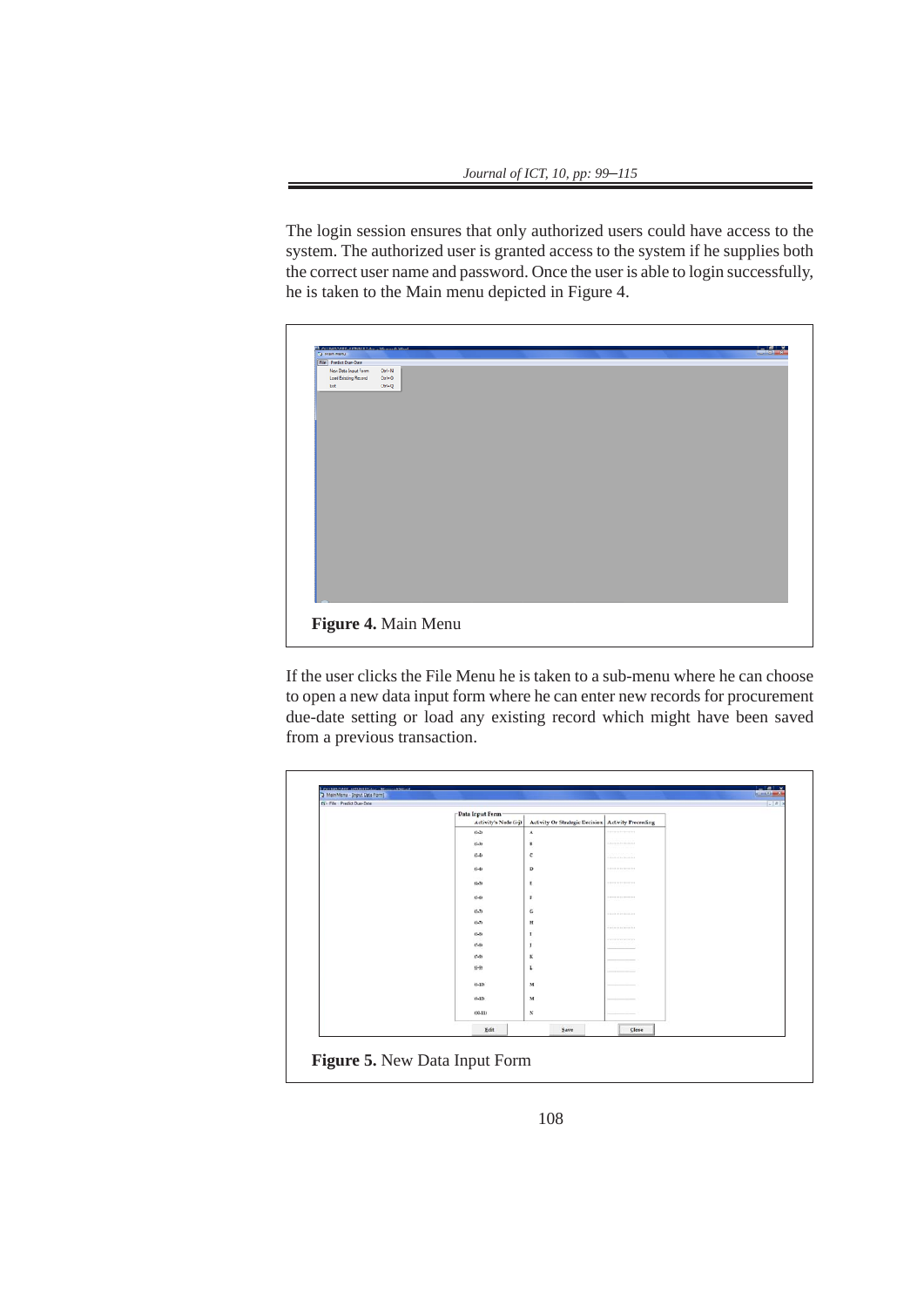*Journal of ICT, 10, pp: 99*–*115* Once the user clicks *Edit* he would be allowed to fill column three (activity preceding) after

Once the user clicks *Edit* he would be allowed to fill column three (activity preceding) after which he can save it to the computer hard disk by clicking the save button.

| File Name: Comp0001                           |              | Date: 18-05-2011                                                                    |                          | Time: 14.15Hrs          |                         |         |           |
|-----------------------------------------------|--------------|-------------------------------------------------------------------------------------|--------------------------|-------------------------|-------------------------|---------|-----------|
| Previous Computation<br>Activity's Node (i-i) |              | Activity Preceeding Optimistic Time Most Likely Time Pessimistic Time Expected Time |                          |                         |                         |         | Varaiance |
| $(1-2)$                                       | $\mathbf A$  | - 11                                                                                | $\mathbf{1}$             | $\overline{\mathbf{2}}$ | 3                       | 2,0000  | 0.1111    |
| $(2 - 3)$                                     | B            | A                                                                                   | $\mathbf{1}$             | $\overline{\mathbf{3}}$ | $\tau$                  | 3.3333  | 1.0000    |
| $(2-4)$                                       | c            | B                                                                                   | 5                        | $\overline{7}$          | 9                       | 7,0000  | 0.4444    |
| $(3-4)$                                       | D            | A                                                                                   | 5                        | 6                       | $\overline{\tau}$       | 6.0000  | 0.1111    |
| $(4-5)$                                       | Ε            | C, D                                                                                | 6                        | 8                       | 9                       | 7,8333  | 0.02500   |
| $(5 - 6)$                                     | F            | E                                                                                   | $\overline{7}$           | 9                       | 10                      | 8.8333  | 0.2500    |
| $(5 - 7)$                                     | G            | E                                                                                   | 5                        | 6                       | 8                       | 6,1667  | 0.2500    |
| $(6-7)$                                       | $\mathbf H$  | F                                                                                   | $\overline{\phantom{a}}$ | 10                      | 14                      | 10.1667 | 1.3611    |
| $(6-8)$                                       | 1            | F                                                                                   | 6                        | 8                       | 12                      | 8,8333  | 1,0000    |
| $(7-8)$                                       | I            | G,H                                                                                 | $\mathbf{1}$             | $\mathbf{1}$            | $\overline{2}$          | 1.1667  | 0.0278    |
| (7.9)                                         | K            | G.H                                                                                 | 1                        | $\mathbf{1}$            | $\mathbf{1}$            | 1,0000  | 0.0000    |
| $(8-9)$                                       | L            | 1                                                                                   | $\mathbf{1}$             | $\mathbf{1}$            | 3                       | 2,0000  | 0.1111    |
| $(5-110)$                                     | M            | IJ                                                                                  | $\mathbf{1}$             | 3                       | $\overline{4}$          | 2.8333  | 0.2500    |
| $(9-10)$                                      | $\mathbf{M}$ | K.L                                                                                 | $\mathbf{1}$             | $\overline{\mathbf{2}}$ | $\overline{\mathbf{3}}$ | 2.0000  | 0.1111    |
| $(10-11)$                                     | $_{\rm N}$   | <b>M.N</b>                                                                          | 1                        | $\mathbf 1$             | $\overline{2}$          | 1.1667  | 0.0278    |
| Calculate<br>Save                             | Close        |                                                                                     |                          |                         |                         |         |           |

If the user clicks the load existing record he can load the record of any previous transaction that he wants to modify and then save it after updating. The option is useful when the user does not want to start from scratch but only wants to modify the data used for a particular previous session of due-date prediction.

## **Predict Due-date**

This menu option enables the user to predict the due-date based on the data entered during the data input session in the File menu. The Predict Due-date menu has two options: From New Input and From Previous Computation. If the user selects the From New Input option the dialogue box depicted in Figure 7 is opened for him to supply the optimistic time, the most likely time and the pessimistic time for the various activities involved in the procurement of the machinery. Once this is done, the system automatically generates the corresponding figures for expected completion time and variance. If the user is satisfied, he can click the Calculate button in order to get the figure for the total expected completion time and total variance of the expected time. The user can also click the Save button in order to save the results for future use.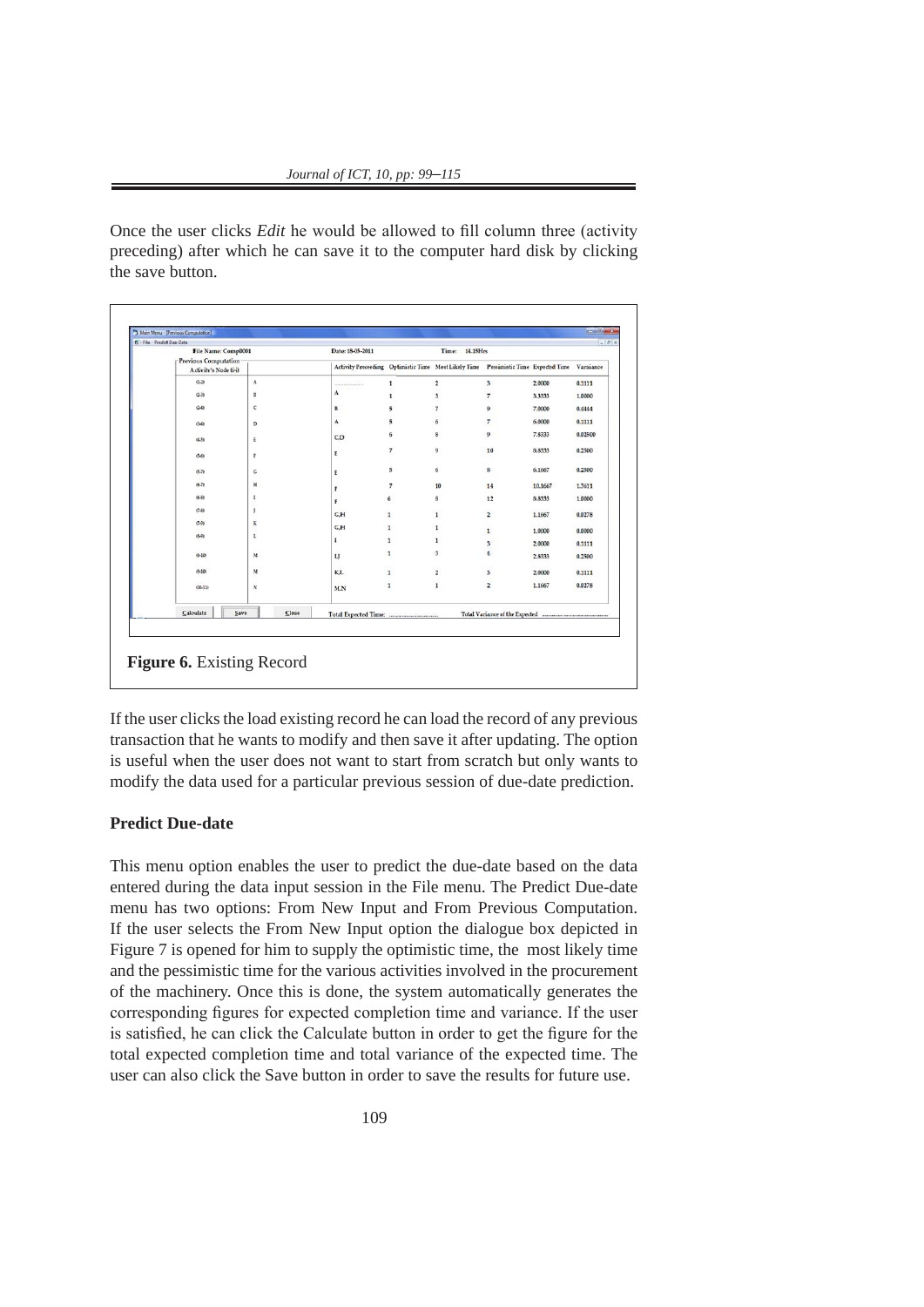*Journal of ICT, 10, pp: 99*–*115*

| "3 Main Menu - [Activities Expected Time and Variance Computation Form]<br><b>S</b> File Predict Due-Date |                                                   |                                           |                              |                                                                                                                                                                                                                                                                                                                                                                                                                                                                                                                 |                                                                                                                                                                                                                                                                                                                                                                                                        |           |
|-----------------------------------------------------------------------------------------------------------|---------------------------------------------------|-------------------------------------------|------------------------------|-----------------------------------------------------------------------------------------------------------------------------------------------------------------------------------------------------------------------------------------------------------------------------------------------------------------------------------------------------------------------------------------------------------------------------------------------------------------------------------------------------------------|--------------------------------------------------------------------------------------------------------------------------------------------------------------------------------------------------------------------------------------------------------------------------------------------------------------------------------------------------------------------------------------------------------|-----------|
|                                                                                                           | Activities Expected Time and Variance Computation |                                           |                              |                                                                                                                                                                                                                                                                                                                                                                                                                                                                                                                 |                                                                                                                                                                                                                                                                                                                                                                                                        |           |
| Activity's Node (i-j)                                                                                     | <b>Activity Or Strategic Decision</b>             |                                           |                              |                                                                                                                                                                                                                                                                                                                                                                                                                                                                                                                 | Activity Preceeding Optimistic Time Most Likely Pessimistic Time Expected Time                                                                                                                                                                                                                                                                                                                         | Varaiance |
| $(1-2)$                                                                                                   | $\Lambda$                                         | <b><i><u>ARCHITECTS COMMITTEE</u></i></b> |                              | -------------------                                                                                                                                                                                                                                                                                                                                                                                                                                                                                             | -------------------                                                                                                                                                                                                                                                                                                                                                                                    |           |
| $(2-3)$                                                                                                   | B                                                 | $\mathbf{A}$                              |                              | $\begin{minipage}{.4\linewidth} \begin{tabular}{l} \hline \multicolumn{3}{c}{\textbf{2.1}} \multicolumn{3}{c}{\textbf{2.1}} \multicolumn{3}{c}{\textbf{2.1}} \end{tabular} \end{minipage} \begin{minipage}{.4\linewidth} \begin{tabular}{l} \multicolumn{3}{c}{\textbf{2.1}} \multicolumn{3}{c}{\textbf{2.1}} \end{tabular} \end{minipage} \begin{minipage}{.4\linewidth} \begin{tabular}{l} \multicolumn{3}{c}{\textbf{2.1}} \multicolumn{3}{c}{\textbf{2.1}} \end{tabular} \end{minipage$                     | $\begin{minipage}{.4\linewidth} \begin{tabular}{l} \hline \multicolumn{3}{c}{\textbf{2-3} & \textbf{3-4} & \textbf{4-5} & \textbf{5-6} & \textbf{6-6} & \textbf{6-6} & \textbf{6-6} & \textbf{6-6} & \textbf{6-6} & \textbf{6-6} & \textbf{6-6} & \textbf{6-6} & \textbf{6-6} & \textbf{6-6} & \textbf{6-6} & \textbf{6-6} & \textbf{6-6} & \textbf{6-6} & \textbf{6-6} & \textbf{6-6} & \textbf{6-6}$ |           |
| $(2-4)$                                                                                                   | с                                                 | в                                         |                              | $-211144444414141414141414111$                                                                                                                                                                                                                                                                                                                                                                                                                                                                                  |                                                                                                                                                                                                                                                                                                                                                                                                        |           |
| $(3-4)$                                                                                                   | D                                                 | $\mathbf{A}$                              | ASSASSMENT PROPERTY          | $ +  +  +  +  +  + $                                                                                                                                                                                                                                                                                                                                                                                                                                                                                            | and a state of the form of the                                                                                                                                                                                                                                                                                                                                                                         |           |
| $(4-5)$                                                                                                   | Έ                                                 | C.D                                       | ---------------------        |                                                                                                                                                                                                                                                                                                                                                                                                                                                                                                                 |                                                                                                                                                                                                                                                                                                                                                                                                        |           |
| $(5-6)$                                                                                                   | F                                                 | E                                         | --------------------         | with a straightfully and the                                                                                                                                                                                                                                                                                                                                                                                                                                                                                    |                                                                                                                                                                                                                                                                                                                                                                                                        |           |
| $(5-7)$                                                                                                   | G                                                 | E.                                        |                              | $\begin{tabular}{cccccc} \multicolumn{2}{c}{{\small\textrm{\texttt{}}}} & \multicolumn{2}{c}{{\small\textrm{\texttt{}}}} & \multicolumn{2}{c}{{\small\textrm{\texttt{}}}} & \multicolumn{2}{c}{{\small\textrm{\texttt{}}}} & \multicolumn{2}{c}{{\small\textrm{\texttt{}}}} & \multicolumn{2}{c}{{\small\textrm{\texttt{}}}} & \multicolumn{2}{c}{{\small\textrm{\texttt{}}}} & \multicolumn{2}{c}{{\small\textrm{\texttt{}}}} & \multicolumn{2}{c}{{\small\textrm{\texttt{}}}} & \multicolumn{2}{c}{{\small\t$ |                                                                                                                                                                                                                                                                                                                                                                                                        |           |
| $16 - 7$                                                                                                  | H                                                 | F                                         |                              | $241144344441444444444444$                                                                                                                                                                                                                                                                                                                                                                                                                                                                                      |                                                                                                                                                                                                                                                                                                                                                                                                        |           |
| $(6-8)$                                                                                                   | $\mathbf{I}$                                      | F                                         | 12211111111111111111111      | ---------------------                                                                                                                                                                                                                                                                                                                                                                                                                                                                                           | ---------------------                                                                                                                                                                                                                                                                                                                                                                                  |           |
| $(7 - 8)$                                                                                                 | J.                                                | G.H                                       |                              |                                                                                                                                                                                                                                                                                                                                                                                                                                                                                                                 | <b>THE R. P. LEWIS CO., LANSING, MICH.</b>                                                                                                                                                                                                                                                                                                                                                             |           |
| $(7-9)$                                                                                                   | ĸ                                                 | G.H                                       | ------------------           | -------------------                                                                                                                                                                                                                                                                                                                                                                                                                                                                                             | $-11111 - 110$                                                                                                                                                                                                                                                                                                                                                                                         |           |
| $(8-9)$                                                                                                   | $\mathbf{L}$                                      | 1                                         | ---------------------        | --------------------                                                                                                                                                                                                                                                                                                                                                                                                                                                                                            | <b>The company's product to the distribution of the company's</b>                                                                                                                                                                                                                                                                                                                                      |           |
| $(8-10)$                                                                                                  | $_{\rm M}$                                        | LJ                                        |                              | --------------------                                                                                                                                                                                                                                                                                                                                                                                                                                                                                            |                                                                                                                                                                                                                                                                                                                                                                                                        |           |
| $(9-10)$                                                                                                  | M                                                 | K.L                                       | --------------------         | ------------------                                                                                                                                                                                                                                                                                                                                                                                                                                                                                              |                                                                                                                                                                                                                                                                                                                                                                                                        |           |
| $(10-11)$                                                                                                 | N                                                 | M.N                                       | <b>*********************</b> | --------------------                                                                                                                                                                                                                                                                                                                                                                                                                                                                                            | <b>The company's product to the distribution of the first product</b>                                                                                                                                                                                                                                                                                                                                  |           |

**Figure 7.** Activities Expected Time and Variance Computation Form

*Figure 7*. Activities Expected Time and Variance Computation Form

If the user clicks the From Previous Computation option, a form displaying the records of the previous computation similar to Figure 6 will be displayed. He can now edit and recalculate the total expected time and total variance of the expected time.

## **Hardware Requirement**

In order to implement the computer-aided system, the following minimum hardware requirements are recommended: Minimum of Pentium M computer with 80GB hard disk, 500MB RAM, with Windows XP Operating System.

## **CASE STUDY**

A cocoa processing company based in Akure, Nigeria, was used as a case study. The company found its cocoa-winnowing plant (which comprises the cleaning machine, the dryer and the winnowing machine) obsolete due to non-availability of spare parts high maintenance cost and technology advancement. These prompted the company to make a request for a new winnowing plant that put into consideration: economic values, engineering features and supply conditions. In order to overcome disappointment through guessing and brainstorming, the Federal University of Technology, Akure, Nigeria, was approached for the development of a computed-aided system for the procurement due-date prediction. The computer-aided model reported in this paper was developed to solve this problem.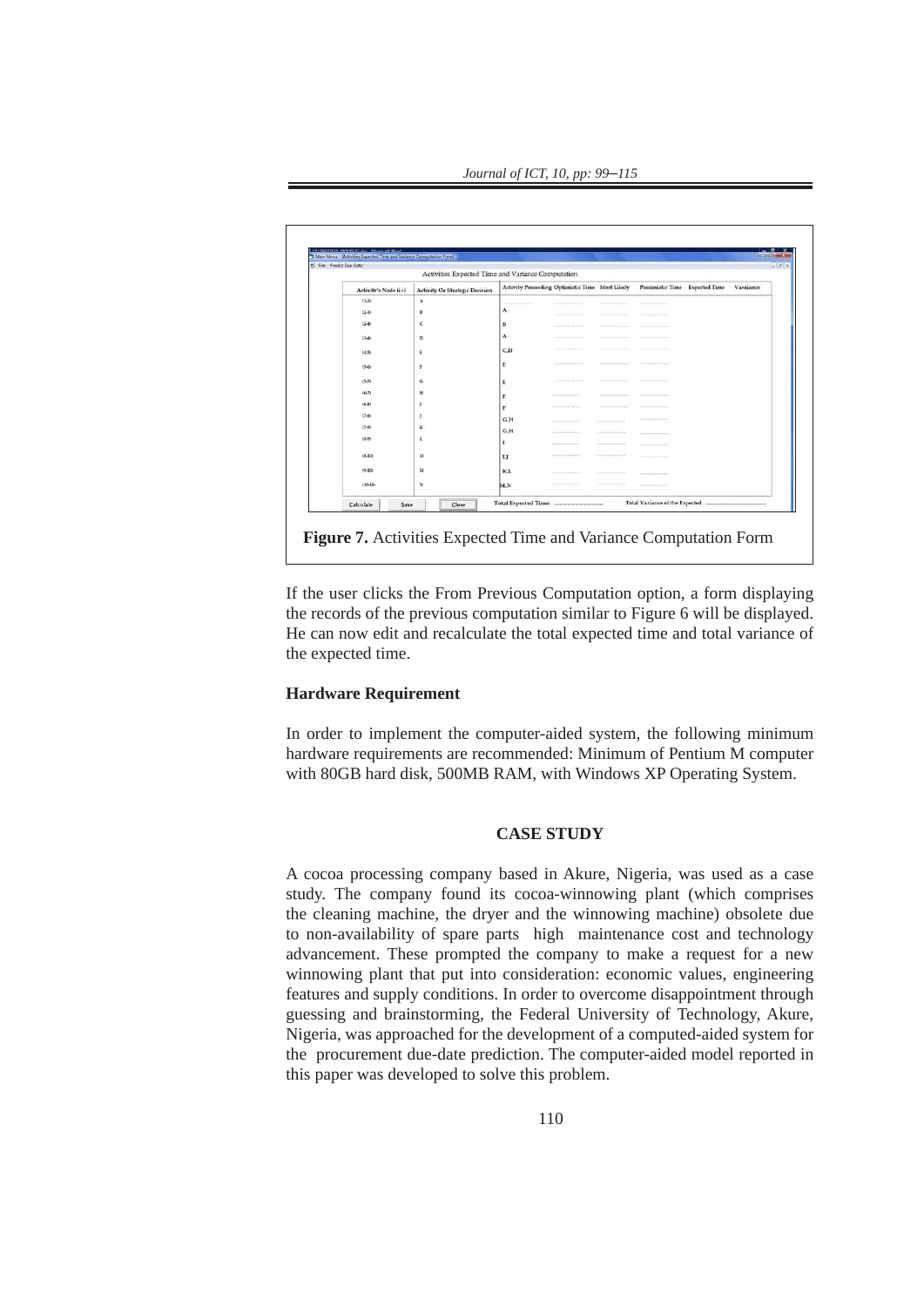## **RESULTS**

The results of the case study are presented in Tables 1 and 2. It is also depicted in the network diagram in Figure 8.

Table 1

| Activity's<br>Node (i-j) | Activity or<br>strategic<br>decision | Activity<br>preceding | $(t_a)$          | $(t_{\rm m})$  |                | $t_b$ $t_c = (t_a + 4t_m + t_b)/6$ | $V = \left(\frac{t_b - t_a}{6}\right)$ |
|--------------------------|--------------------------------------|-----------------------|------------------|----------------|----------------|------------------------------------|----------------------------------------|
| $(1-2)$                  | A                                    |                       | $\,1\,$          | $\mathfrak{2}$ | 3              | 2.0000                             | 0.1111                                 |
| $(2-3)$                  | $\, {\bf B}$                         | A                     | $\,1\,$          | 3              | $\sqrt{ }$     | 3.3333                             | 1.0000                                 |
| $(2-4)$                  | $\mathcal{C}$                        | $\, {\bf B}$          | 5                | $\overline{7}$ | 9              | 7.0000                             | 0.4444                                 |
| $(3-4)$                  | D                                    | $\mathbf{A}$          | 5                | 6              | $\sqrt{ }$     | 6.0000                             | 0.1111                                 |
| $(4-5)$                  | E                                    | C, D                  | 6                | 8              | 9              | 7.8333                             | 0.02500                                |
| $(5-6)$                  | $\mathbf F$                          | E                     | 7                | 9              | 10             | 8.8333                             | 0.2500                                 |
| $(5-7)$                  | G                                    | E                     | 5                | 6              | 8              | 6.1667                             | 0.2500                                 |
| $(6-7)$                  | H                                    | F                     | $\boldsymbol{7}$ | $10\,$         | 14             | 10.1667                            | 1.3611                                 |
| $(6-8)$                  | $\rm I$                              | F                     | 6                | 8              | 12             | 8.8333                             | 1.0000                                 |
| $(7-8)$                  | $\bf J$                              | G,H                   | $\,1\,$          | $\mathbf{1}$   | $\overline{2}$ | 1.1667                             | 0.0278                                 |
| $(7-9)$                  | $\bf K$                              | G,H                   | $\,1\,$          | $\mathbf{1}$   | $\mathbf{1}$   | 1.0000                             | 0.0000                                 |
| $(8-9)$                  | L                                    | $\rm I$               | $\,1\,$          | $\mathbf{1}$   | 3              | 2.0000                             | 0.1111                                 |
| $(8-10)$                 | M                                    | I,J                   | $\,1\,$          | 3              | $\overline{4}$ | 2.8333                             | 0.2500                                 |
| $(9-10)$                 | $\mathbf M$                          | K,L                   | $\mathbf{1}$     | $\mathfrak{2}$ | 3              | 2.0000                             | 0.1111                                 |
| $(10-11)$                | $\mathbf N$                          | M.N                   | $\mathbf 1$      | $\mathbf{1}$   | $\overline{c}$ | 1.1667                             | 0.0278                                 |

*Activities Expected Time and Variance Computation*

The network diagram for the paths (activities) that lead to the supply of the machine as shown in Figure 8 is derived from Table 1. The paths indicated in bold arrows are the critical paths. The critical path is made up of the highest value of all the computed activity paths. This is usually chosen as the expected time (tc) for the supply of the machine.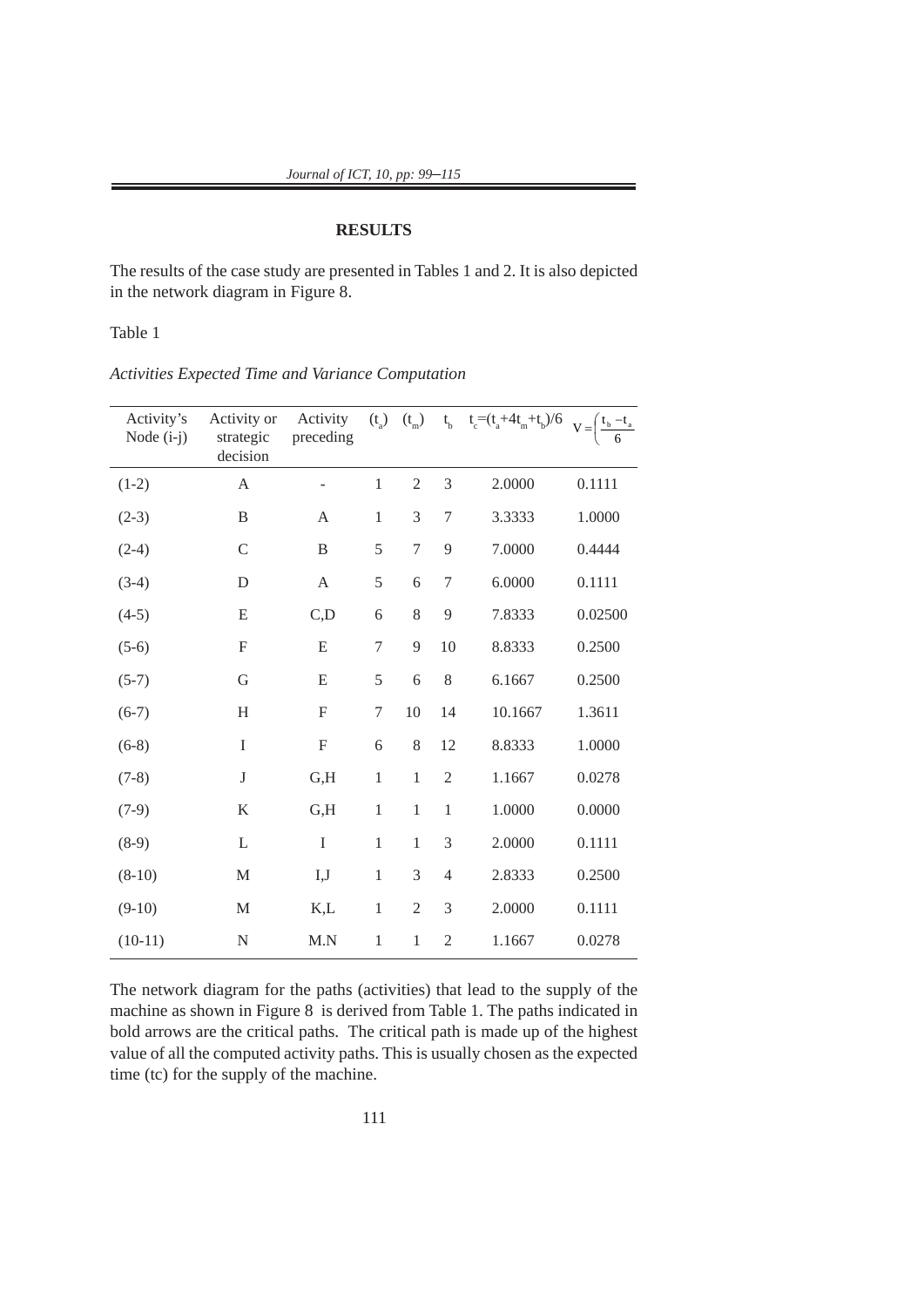

From the network diagram it is demonstrated that the expected completion time  $(T_e)$  is 45 days, with a variance of 2 days while the probability of supplying the machine within the limit of 2 days is 86%. These results are the benchmark available to determine every other result(s) from which conclusions can be drawn. When other scenarios are used, i.e. expected procurement time is less than or greater than 45 days, the probability as well as the variance will be affected positively or negatively depending on the value of increase or decrease in the expected procurement time. The range of expected procurement time which was less and greater than the bench-mark was taken as follows: (40, 41, 42, 43, 44, (45), 46, 47, 48, 49 and (50) days. Given that variance index = variance/expected time:

$$
V_i = V_c/E_t \quad i=0, 1, 2, 3, \dots
$$
  

$$
V_i = 2/45 = 0.444
$$

where:  $V_c$  = calculated variance,  $V_i$  = calculated variance index an  $E_t$  expected time.

Therefore for calculated "Vc<sup>-</sup> of any other expected time  $(E_i)i$  where

 $V_c = E_i V_i$ For  $(E_t) = 40, 41, 42, 43 - - -$ , 50. The summary of results are shown in Table 2.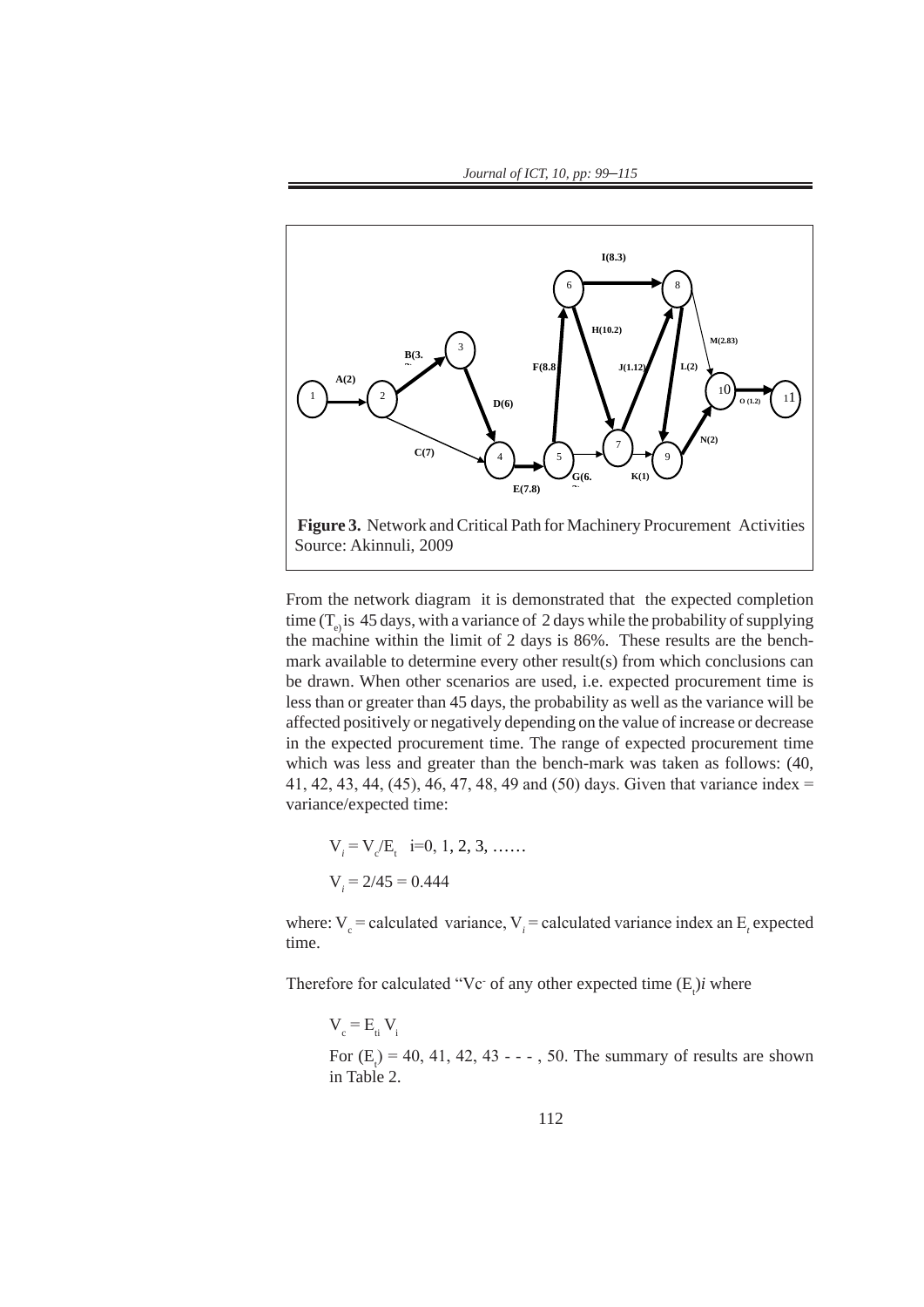Table 2

| $E_{t}$ <sub>i</sub><br>(a) | $V_{i}$<br>(b) | $\mathbf{V}_{\rm c}$<br>$(c = axb)$ | P<br>$\mathbf{r}$<br>$d(\%)$ | [P]<br>$e= c \times d/2$ | Risk(R)<br>$f=100 - e$ |
|-----------------------------|----------------|-------------------------------------|------------------------------|--------------------------|------------------------|
|                             |                |                                     |                              |                          |                        |
| 40                          | 0.0444         | 1.7776                              | 86                           | 76.437                   | 23.563                 |
| 41                          | 0.0444         | 1.82204                             | 86                           | 78.34779                 | 21.652                 |
| 42                          | 0.0444         | 1.8665                              | 86                           | 80.2595                  | 19.740                 |
| 43                          | 0.0444         | 1.9109                              | 86                           | 182.1687                 | 17.831                 |
| 44                          | 0.0444         | 1.99554                             | 86                           | 84.0822                  | 15.918                 |
| 45                          | 0.0444         | 1.9998                              | 86                           | 86.0000                  | 14.000                 |
| 46                          | 0.0444         | 2.0442                              | 86                           | 87.9023                  | 12.0977                |
| 47                          | 0.0444         | 2.0887                              | 86                           | 89.8141                  | 10.1859                |
| 48                          | 0.0444         | 2.1331                              | 86                           | 91.7233                  | 8.2767                 |
| 49                          | 0.0444         | 2.1776                              | 86                           | 93.6368                  | 6.3632                 |
| 50                          | 0.0444         | 2.222                               | 86                           | 95.546                   | 4.454                  |

*Results Computed from Bench Mark*

Where:

| $[E_i]_T$        | $=$ Expected time for each activity (days)            |
|------------------|-------------------------------------------------------|
| $\mathbf{V}_{i}$ | $=$ Variance index (0.0444) for the bench-mark        |
| $V_c$            | $=$ Calculated variance for each expected time (days) |
| $P_c$            | = Probability for the bench- mark $86\%$ or $(0.86)$  |
| [P]              | = Probability for each expected time $(E_i)$ ,        |

**Deduction:** As expected the supply due date  $[E_t]$  increases downward and so does the calculated variance  $V_c$  and their probability  $[P]_I$ . The risk attached to each expected time is the reverse because as the expected time  $[E_i]$ <sub>*i*</sub> increases the risk reduces and vice versa.

## **CONCLUSIONS**

This study reviewed the literature on due-date setting as it concerns machinery supply and concludes that most of the existing models will not find ready application either because they are not scientifically proved (guessing and brainstorming) or the analytical models available do not focus on machinery supply due-date setting but on job-shop due-date setting.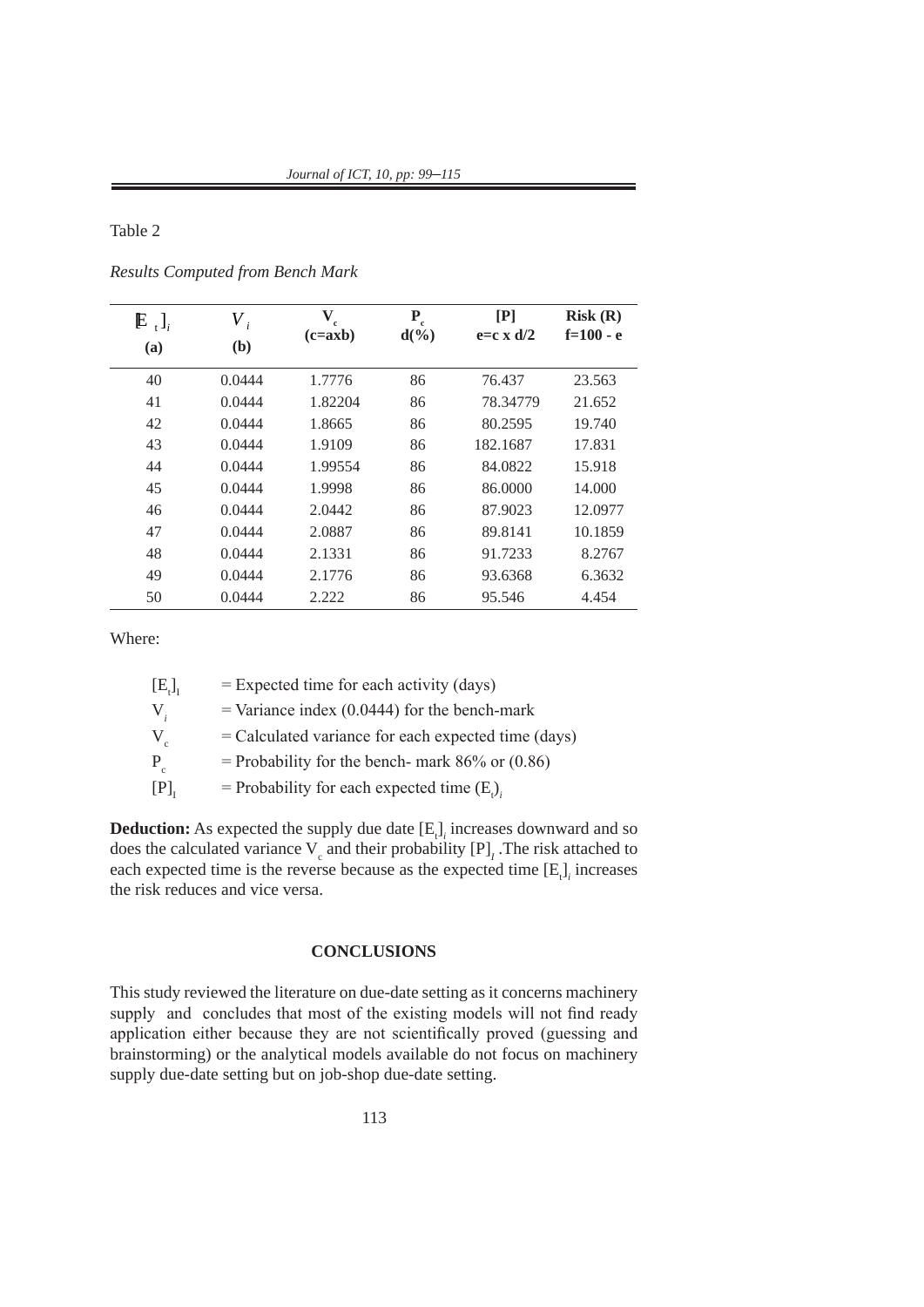The stochastic model developed has a database system. The sampling procedure and analysis are simple and tractable. This model will facilitate decision-making as per procurement of the industrial machinery due-date setting. The probability of meeting the due-date as well as the risk level involved could be easily ascertained. It will also make machinery installation, commissioning and start-up times reliable.

#### **REFERENCES**

- Aderoba, A. A. (1995). *Tools of engineering management engineering project management* (1st ed.). Nigeria: Besade Nigeria Limited Ondo.
- Akinnuli, B. O. (2009). *Development of models for machinery evaluation in manufacturing industries* (Unpublished doctoral dissertation). The Federal University of Technology, Akure.
- Ersetkas, D. (1998). Network optimization continue and discrete models. *Athena Scientific, Nashua*. NH, 67–69.
- Cheng, T. C. E., & Gupta, M. C. (1994). Survey of scheduling research involving due-date determination decisions'. *European Journal of Operation Research*, *38*, 156–166.
- Chang, T. C. E., & Gupta, M. C. (1989). A study of factors affecting duedate predictability in a simulated dynamic job-shop. *Journal of Manufacturing System, 13*(6), 393–405.
- Enns, S. T. (1992). Job shop flow-time prediction and tardiness control using, queuing analysis. *International Journal of Production Research, 31* (9), 2045–2057.
- Evan, J. R., & Miniaka, E, (1992). *Optimization algorithms for networks and graphs* (2nd ed.). New York: Marcel Dekker.
- Glover, F., Khingman, D., & Philips, N. (1992). *Network models and their applications in practice*: New York: John Wiley & Son.
- Gueret, C., Prince, C., & Sevanux, M. (2002). *Applications of optimization with express-MP.* Translated and revised by Susanne Heipke, Dash Optimization. London, 265–269.